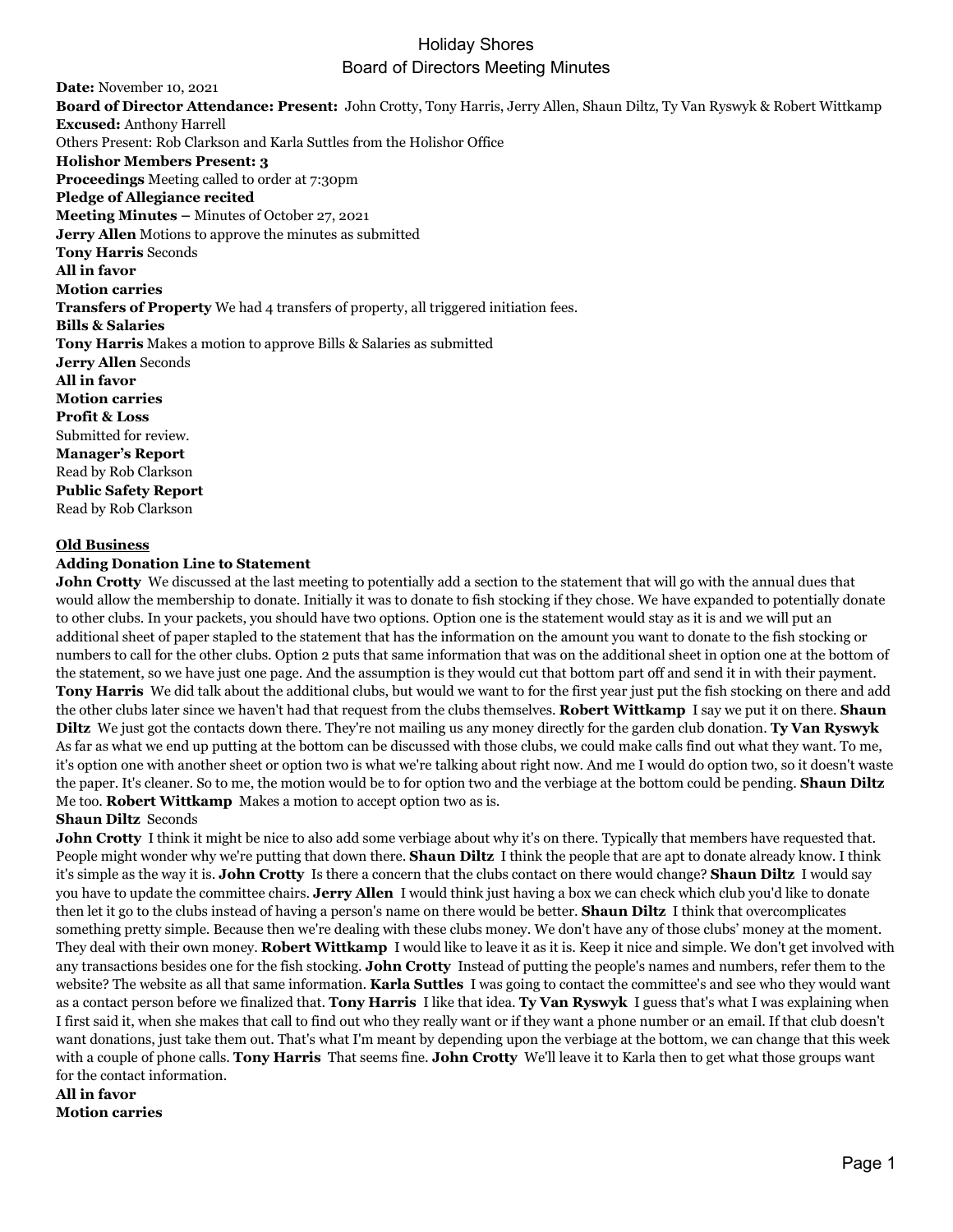### **906 Holiday Point Parkway**

**John Crotty** They have had some water issues going from the culvert that kicked water across the road and through their yard. In past meetings they came to us asking for some help or advice on what to do. We talked to our engineer and basically it's going to be a bigger project than just the engineer could give without getting paid. So you guys have a quote in your packet for engineering fees to provide details and estimates on what it would take to get the water to no longer go across their property but more than likely under their property, the cost of \$1,145 would be paid to the engineering firm if we choose to do so. **Robert Wittkamp** I would like to know how much the property owners are willing to spend on this project before we go out and spend the association's money on this engineering company to do their survey. **Rob Clarkson** I talked to the engineer. He agreed to be here on December 8, to answer any questions you might have on what he would do for us. And I would reach out the homeowners at that time and have them at the same meeting so that he can hear what our engineer has to say because they inadvertently told us what their engineer said at the last meeting. **Tabled till December 8, 2021 meeting**

### **Tennis Courts/Pickleball Courts**

**John Crotty** Shaun was able to get a quote for us on resurfacing and changing the courts to have one tennis court and four pickleball courts. **Shaun Diltz** Power washing, crack filling, low area repair and tennis court resurfacing was \$18,375. There was a geotextile fabric repair system that is highly recommended. He said we should probably do it because of our court being in such bad shape. And what it is, is just fabric that they put over it and smooth it out then they paint over that and adds to your warranty on those cracks not coming back and getting any bigger. That was \$7,700. The new equipment and footings for the pickleball installation would be \$8,365. And then fencing that separates all the courts was \$17,185. He did say that per the codes of pickleball and tennis we didn't have enough room for fencing, so he didn't recommend it. And then I did talk to a couple of our pickleball players, and they wanted to at least put the one fence that separates the north and south pickleball courts. Unfortunately, I just noticed that this bid doesn't have the wind screen that we did ask for in the bid. The material for the windscreen was about \$1,800 is what Chris came up with on his own through a pickleball website. So from my perspective, I think we were at like 90% on what we got here with a couple caveats, with the fence and the windscreen, but we need to move as quick as possible, because if we call them tomorrow, we're not going to get it done until June. I don't know if we wait till December, it gets pushed back to July or if it's still June, I don't know that answer. The company is pushed out quite a bit. **John Crotty** Does anybody know more about this geo textile fabric repair system that's \$7,700, whether it is really needed? **Shaun Diltz** It is, for our court especially, I did talk to him in length about that. I called him after he sent me the bid, just because some of these cracks we have are huge. If we don't fix them, those cracks are going to show back up, even though they're filling the cracks, they're going to be back fairly quickly, because the crack filler doesn't really stop the movement, but that fabric will. **Ty Van Ryswyk** What's the extra warranty you get with it? **Shaun Diltz** It's two years. If we didn't get it, we'd be paying about the same in three to five years on cracks. **Tony Harris** So on the fabric, what's the difference between the 20" wide fabric and the 40"? I see the 12" is for cracks that have already previously been filled. Why do we need both? Why wouldn't it just be one width on the fabric. **Shaun Diltz** My guess is if they can nail two cracks with one swipe they will. **Rob Clarkson** I think it's more on your fit and finish at the end. If you put a narrow one in there, you're going to have that hump. This way they can broaden it out. That's the way I understood it when I talked to him two years ago about doing us. **Robert Wittkamp** So not knowing, what is the current condition of our court? **Shaun Diltz** On a scale of one to 10 I'd say like a to 2. **Robert Wittkamp** So the longer we wait, it's only going to get worse. **Shaun Diltz**  The crack, fixing and the resurfacing and that stuff, those bids would be smaller if the court wasn't in such bad shape. So if we spend the extra money on the geotextile fabric, in turn, it should just be an investment for later on that we shouldn't have to spend as much money when we resurface it again in 10 years, or 15. I don't know. He said 8 to 10 is the normal turnaround for that. **Robert Wittkamp** And how long has the court been there? **Shaun Diltz** I don't know, a long time and it hasn't been resurfaced. It's been painted but not resurfaced. **Jerry Allen** Is this the only company that does this type of work? **Shaun Diltz** As far as I know, this is the one that's done all the local stuff. Plumber Park, Bethalto Park. **Jerry Allen** Should we get several proposals just to compare the pricing. **Rob Clarkson** We tried that and McConnell was the only one that even showed up. **Shaun Diltz** And they showed up twice now, which is nice. They didn't have to, but they came back out for the pickleball stuff. **Tony Harris** Can we get them to update the fencing, for the reduction of just doing the north and south split. It'd be nice to have them just give us a definitive number on the wind fence so we know exactly what we're looking at. **Shaun Diltz** I agree. It would be around another \$7,000 based on labor and the price of the fence that's already existing. I would think that I'm pretty close on that. **John Crotty** You think the windscreen will be about \$7,000. **Shaun Diltz** Just that one fence. **Jerry Allen** Do we need to replace any of the current fence around it. **Shaun Diltz** That's not included, and I don't know that answer. **Ty Van Ryswyk** The one section of fence and the windscreen to me is separate and can be discussed at another time. Can we make a motion for the surfacing, the mesh surface repair and the pickleball layout portions to get that rolling? And then the fencing and windscreen, we might be able to find a different person for that's cheaper, maybe you could get different bids, I don't know. **Shaun Diltz** Because those you just asked for is broken up on this bit. So yes, we can do that. **John Crotty** That's \$33,000 How do we look on finances for \$33,000 Plus what we're going to need additional for the windscreen and the extra fence. **Tony Harris** Yes, we've got money in reserves.. **Rob Clarkson** It shows \$15,000. **Tony Harris** Looks like just under \$17,000 at the end of this year. There should be \$17,000 of what we put in the budget to fund this year for 2021. So you need another \$17,500 for those three items. **John Crotty** So do we have the extra funds to cover that? **Tony Harris** We do have some extra funds, it's just a matter on what we want to spend them on, so they would definitely fit in there. **Shaun Diltz** Let's say that extra fence and the windscreen cost so much. Since there is such a big pickleball presence out here, I think it wouldn't be too much to just propose a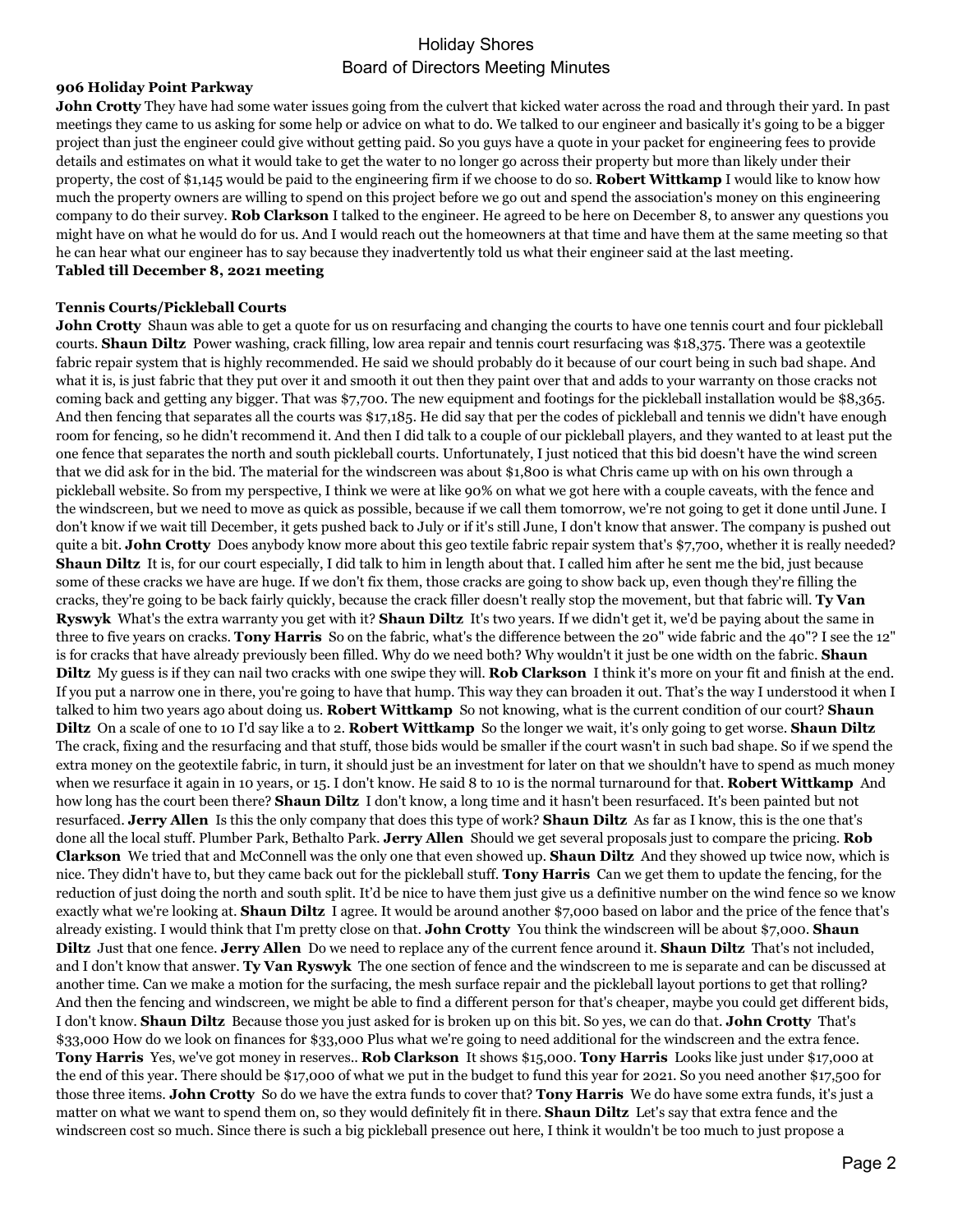question of some kind of fundraiser from them. Maybe a kickoff tournament or something and some of that money goes back towards that installation. I'm saying that out loud, knowing that I may end up running it. **Ty Van Ryswyk** I agree, though, I think the fencing and the windscreen could be looked at something that can be dealt with at a later date. If we get the pickleball in and there's not a windscreen, nobody's going to cry. So even if it takes another year, or whatever, to fundraise or find money. **Tony Harris** You can play without the windscreen, you could theoretically play without the fence, but it would be nice to have it but like you said, the wind screen could go on it anytime in the future. **Robert Wittkamp** I would like to see the fence in just because when they resurface everything, I don't know how it finishes, but I think probably going to be best to do the fencing at the same time, at least the polls for the fencing **Shaun Diltz** Plus, it's just turnkey, get them in and get them out. But like I said, if we pass the \$34,430 that gets us on the docket to get them here in June. And then we have some time to get that other fence. **Tony Harris** Yes, let's get on their list and we can have them update the quote before the next meeting in December and then we can pass the fence then.

**Shaun Diltz** Makes motion to accept the bid for the tennis court resurfacing, the geotextile fabric repair system and the new equipment and footings for the pickleball courts at a price of \$34,430.

**Ty Van Ryswyk** Seconds **All in favor Motion carries**

## **New Business**

### **Variance (1222)**

**John Crotty** There's a request to set the storage shed at the rear lot setback at 7.5' instead of 10 '. **Ty Van Ryswyk** That would be due to the fact that keeps his shed and what's in it dry versus wet.

**Ty Van Ryswyk** Makes a motion to accept a variance.

## **Robert Wittkamp** Seconds

**All in Favor** John Crotty**,** Jerry Allen, Ty Van Ryswyk & Robert Wittkamp

## **Against** Shaun Diltz

# **Motion Carries**

**Tony Harris** And just a related topic to that. We got to think sometime to look at our rules on our rear setbacks as the county has 71/2'. So I would think if the county were only 7.5' to me that'd be something to entertain and look at to change our language. I was going to bring that up as a thought. We did some 5' variances before but I wouldn't recommend doing that if it's going to be in violation with what county has. **Rob Clarkson** I would say you need to talk to the former building inspector from Madison County that is on our building committee, and he can explain why that zoning part that you mentioned had nothing to do with us. He mentioned it at the meeting the other night. I didn't pay a lot of attention to what he said because it didn't concern me. **Tony Harris** Why ours is 10' versus the 7.5' you mean? **Rob Clarkson** You're 7.5' instead of the 10' doesn't make any difference. I'll give you his number and he can explain it to you.

## **Variance (357)**

**John Crotty** They are past their six months that's allowed for the building permit. And they're having trouble getting in product, fencing and gates. They'd like to get an extension to try to complete this work rather than fall into the fine structure. They did say the fencing has begun this week, but they said the gates would have a longer lead time. I believe the homeowner is not here tonight. **Tony Harris** In one of the correspondence they provided us they estimated the custom gates would take an additional two to three weeks to complete after the fences installed. We got an email that said they're working on the fence so if we gave them to the end of the year that seemed like that if that information is correct, that would give them plenty of time to get the fence and the gates in. **Jerry Allen** I agree, I think that in this case, it looks it was such a large project. Due to some of the construction that was done and some of the supply issues that we're having now I would be in favor of giving you an extension to the end of the year as Tony mentioned. **Shaun Diltz**  Some of the correspondence that you said Tony started in August timeframe, which is already six months past the February permit. **Tony Harris** I was just using that for the timeframe they thought it would be to get the fencing, just as a reference point. Just thinking that if they started on the fence like their correspondence we got before the meeting and this is right then it should only take them two to three weeks from now to get the gates in which they should have time to then install them by then end of the year.

**Tony Harris** Makes a motion to approve the variance with a deadline of the end of the year, December 31, 2021 to have the fence and gates installed.

**Jerry Allen** Seconds **All in Favor** John Crotty**,** Tony Harris, Jerry Allen, Ty Van Ryswyk & Robert Wittkamp **Against** Shaun Diltz **Motion Carries**

**Correspondence Steven Hep & Gloria Phillips (291)**